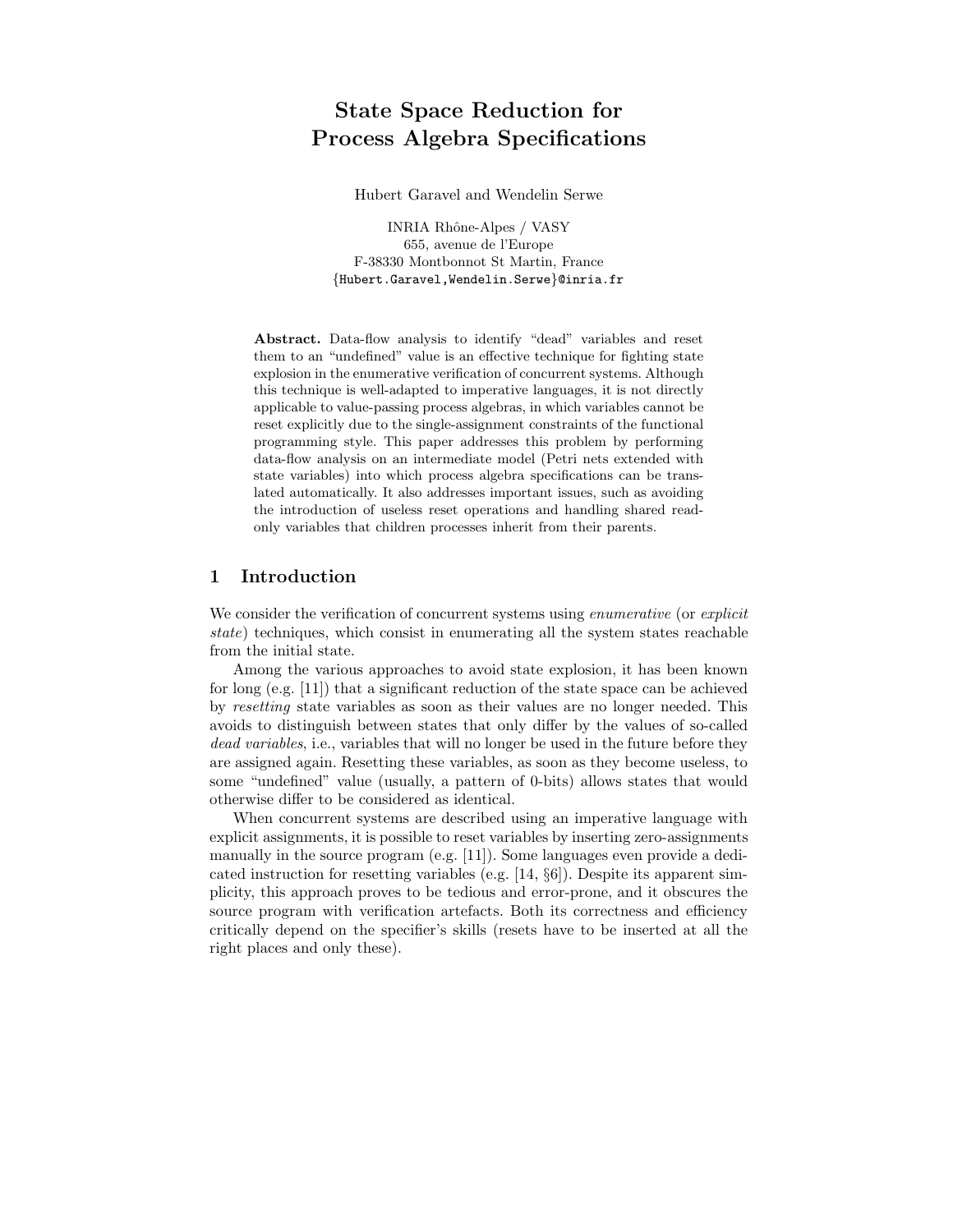Moreover, this approach does not apply to value-passing process algebras (i.e., process algebras with data values such as Ccs, Csp, Loros [13],  $\mu$ CRL, etc.), which use a functional programming style in which variables are initialised only once and cannot be reassigned (thus, reset) later.

This paper addresses these two problems by presenting a general method, which is applicable to process algebras and which allows variables to be reset automatically, in a fully transparent way for the specifier. This method proceeds in two steps.

In a first step, process algebra specifications are translated automatically into an intermediate model with an imperative semantics. This approach was first proposed in [8, 10], which proposed a so-called network model consisting of a Petri net extended with state variables, the values of which are consulted and modified when the transitions are executed. This network model is used in the CÆSAR compiler for LOTOS (CÆSAR is distributed as part of the widespread CADP verification toolbox  $[9]$ . This paper presents the most recent version of the network model, which adds to the model of [8, 10] the enhancements introduced since 1990 in order to allow state space reductions based on transition compaction and to support the Exec/Cæsar framework for rapid prototyping of LOTOS specifications. We believe that this network model is sufficiently general to be used for other process algebras than LOTOS.

In a second step, resets are introduced, not at the source level (process algebraic specifications), but in the intermediate model, by attaching the resets to the transitions of the network.

Various techniques can be used to determine automatically which variables can be reset by which transitions. A simple approach consists in resetting all the variables of a process as soon as this process terminates. This approach was implemented in CÆSAR 4.3 (January 1992) and gives significant reductions<sup>1</sup> for terminating processes (especially at the points corresponding to the sequential composition (" $>>$ ") and disabling (" $[>"$ ) operators of LOTOS, which are detected by analysing the structure of the network model), but not for cyclic (i.e., nonterminating) processes. The Xmc model checker uses a similar approach [6], with two minor differences: dead variables are determined by analysing the sequential composition of processes at the source level and are removed from the representation of the state instead of being  $reset^2$ .

A more sophisticated approach was studied in 1992–1993 by the first author and one of his MSc students [7] in order to introduce variable resets everywhere it would be possible, including in cyclic processes. A key idea in [7] was the computation of variable resets by means of classical data-flow analysis techniques (precisely, dead variable analysis), such as those used in optimising compilers for

<sup>&</sup>lt;sup>1</sup> For the "rel/REL" reliable atomic multicast protocol, CÆSAR 4.3 generated a state space of 126,223 states and 428,766 transitions in 30 minutes on a DEC Station 5000 with 24 MB RAM, while CÆSAR 4.2 would generate a state space of 679,450 states and 1,952,843 transitions in 9 hours on the same machine.

<sup>&</sup>lt;sup>2</sup> See the concerns expressed in [12] about the poor efficiency of such a variable-length state representation scheme.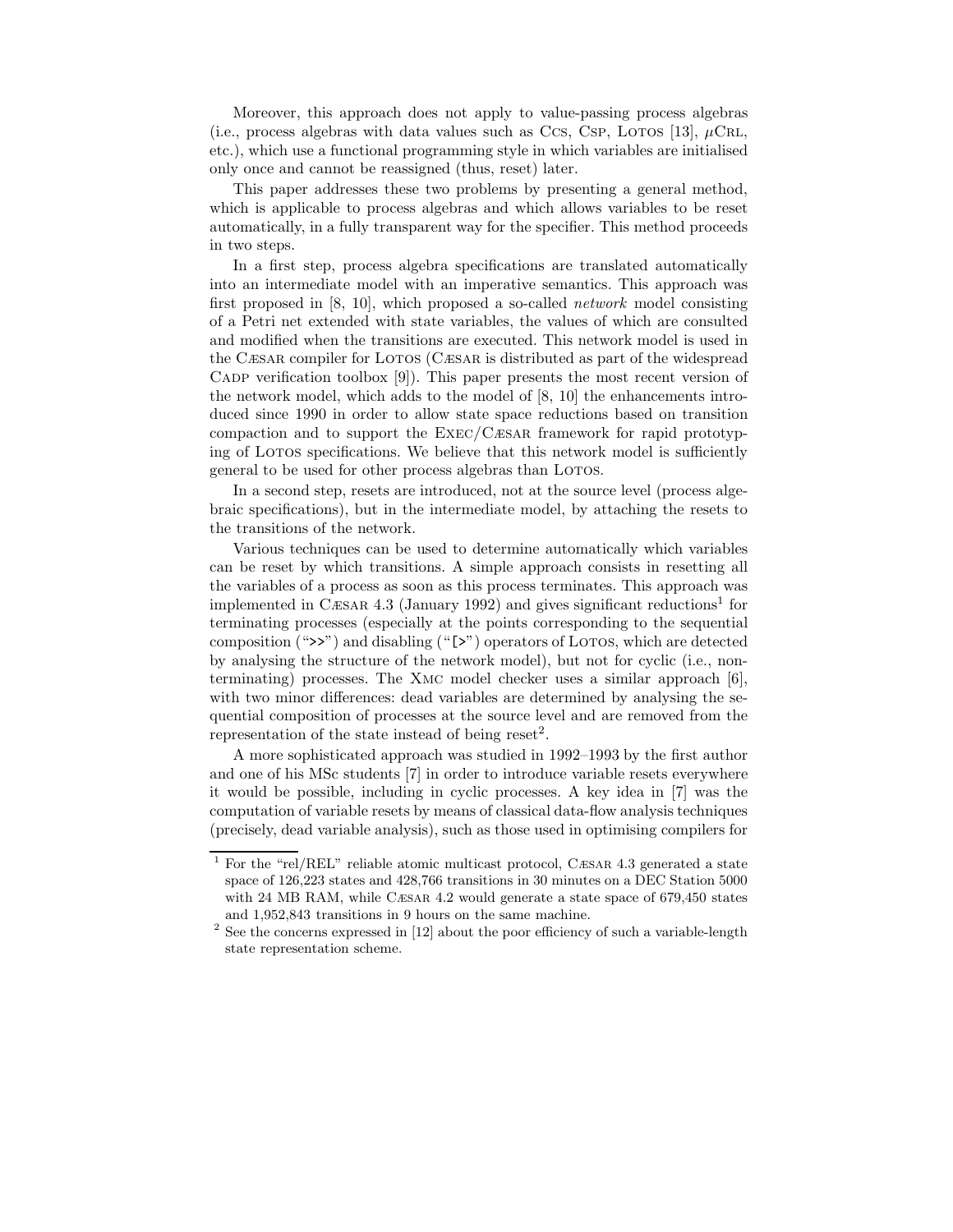sequential languages. An experimental version of Cæsar implementing this idea was developed in 1993. Although it gave significant state space reductions, it also happened to produce incorrect results on certain examples, which prevented it from being integrated in the official releases of Cæsar. The reason for these errors was unknown at that time, but is now understood and addressed in this paper.

The use of data-flow analysis for resetting dead variables was later mentioned in [12] and formalised in [3, 4], the main point of which is the proof that reduction based on dead variable analysis preserves strong bisimulation. Compared to [7], [3, 4] target at the SDL language rather than the LOTOS process algebra, and, instead of the network model, consider a set of communicating automata with state variables that are consulted and assigned by the automata transitions. The main differences between the model of [3, 4] and the network model are twofold.

As regards system architecture, the network model allows concurrent processes to be nested one in another at an arbitrary depth; this is needed for a compositional translation of process algebra specifications in which parallel and sequential composition operators are intertwined arbitrarily — such as the LOTOS behaviour " $B_1$ >>( $B_2$ || $B_3$ )>> $B_4$ " expressing that the execution of process  $B_1$  is followed by the concurrent execution of two processes  $B_2$  and  $B_3$ , which, upon termination of both, will be followed by the execution of process  $B_4$ . On the contrary, the model of [3, 4] lacks any form of process hierarchy by allowing only a "flat" collection of communicating automata, all activated in the initial state.

As regards interprocess communications, the network model implements the Hoare-style rendezvous mechanism used in process algebras by synchronised Petri net transitions, which allow data exchanges between processes; additionally, concurrent processes may share variables inherited from their parent process(es) — as in the LOTOS behaviour " $G?X: S$ ;  $(B_1 \mid \mid B_2)$ ", in which both processes  $B_1$  and  $B_2$  can use variable X of sort S, whose value has been set in their parent process; these shared variables are read-only, in the sense that children processes cannot modify them. On the contrary, the model of [3, 4] relies on Fifo message queues and shared variables that can be arbitrarily read/written by all the processes. As regards shared variables, [3, 4] propose an approach in which variable resets are computed partly at compile-time (when analysing each communicating automaton separately) and partly at run-time (when generating all reachable states of the product automaton). Although it is difficult to figure out how this approach can be implemented in practice — since the authors stand far from algorithmic concerns and since the most recent versions<sup>3</sup> of their IF tool set  $[5]$ do not reset shared variables actually — we believe that the communicating automata model used by [3, 4] is not sufficient in itself to express resets of shared variables, so that some extra information (yet to be specified) must be passed from compile-time to run-time. In comparison, the approach presented in this paper can be performed entirely at compile-time and requires no addition to the network model.

 $3$  Namely, IF 1.0 (dated November 2003) and IF 2.0 (dated March 2003)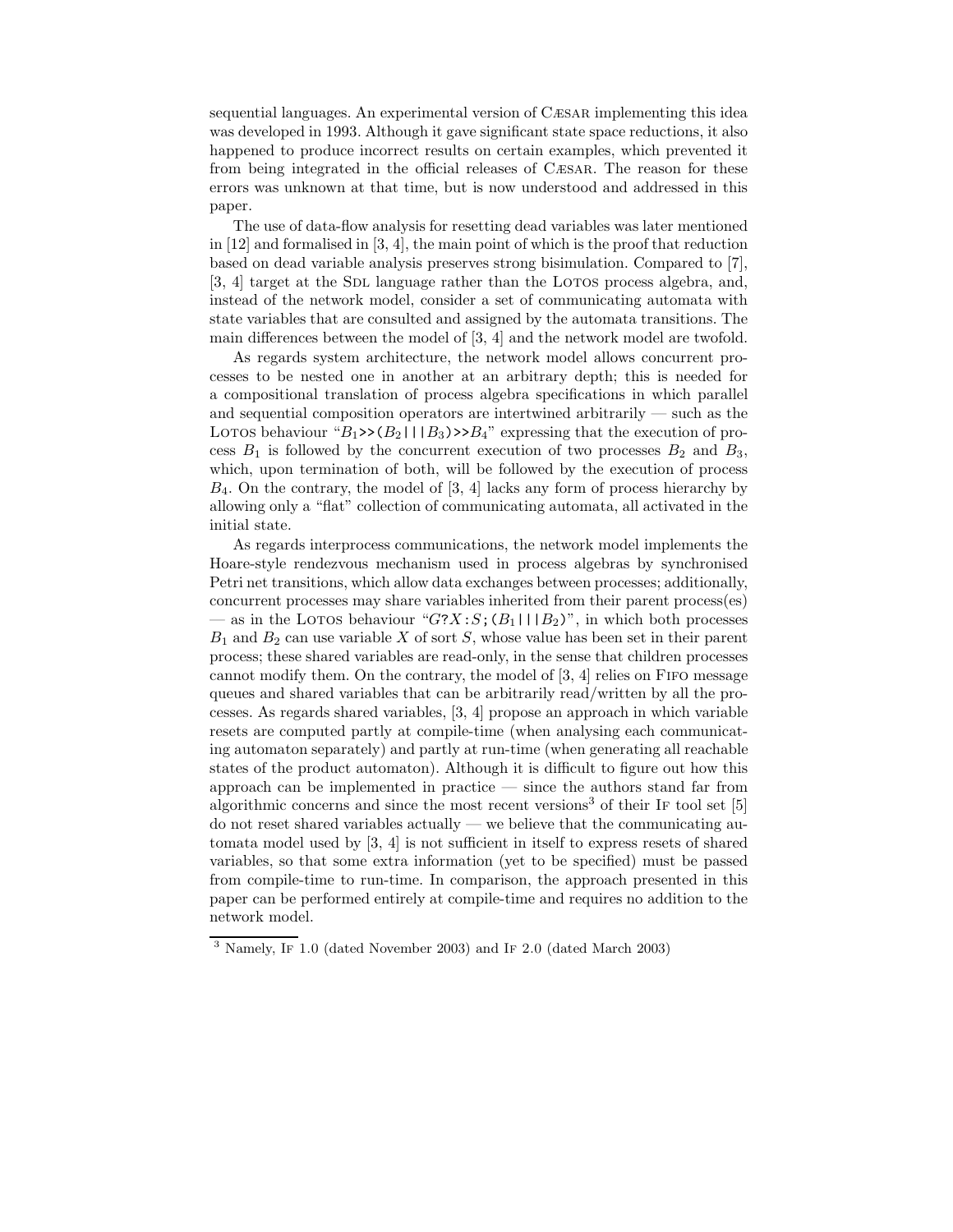This paper is organised as follows. Section 2 presents the network model and its operational semantics. Sections 3 and 4 respectively present the local and global data-flow analyses of [7] for determination of variable resets. Section 5 deals with the particular case of inherited variables, which need careful attention to avoid semantic problems caused by a "naive" insertion of resets. Section 6 reports about experimental results and Sect. 7 gives concluding remarks.

### 2 Presentation of the Network Model

The network model presented here is based on the definitions of [8, 10], the essential characteristics of which are retained (namely, the Petri net structure with state variables); but it also contains some more recent extensions that proved to be useful.

Formally, a network is a tuple  $\langle Q, Q_0, U, T, \mathcal{G}, \mathcal{X}, \mathcal{S}, \mathcal{F} \rangle$ , the components of which will be presented progressively, so as to avoid forward references. We will use the following convention consistently: elements of set  $\mathcal{Q}$  (resp. U, T, G, X,  $(S, \mathcal{F})$  are noted by the corresponding capital letter, e.g.  $Q, Q_0, Q_1, Q', Q'',$  etc.

Sorts, Functions, and Variables. In the above definition of a network,  $S$  denotes a finite set of *sorts* (i.e., data types),  $\mathcal F$  denotes a finite set of *functions*, and X denotes a finite set of *(state)* variables. We note  $domain(S)$  the (possibly infinite) set of *ground values* of sort  $S$ . Functions take (zero, one, or many) typed arguments and return a typed result. Variables also are typed.

Contexts. To represent the memory containing state variables, we define a context C as a (partial) function mapping each variable of  $\mathcal X$  either to its ground value or to the undefined value, noted "⊥". We need 5 operations to handle contexts. For contexts  $C_1$  and  $C_2$ , and variables  $X_0, \ldots, X_n$ , we define the contexts:

- $-$ {}:  $X \mapsto \perp$  (i.e., the empty context)
- $\{X_0 \mapsto v\}$ :  $X \mapsto \text{ if } X = X_0 \text{ then } v \text{ else } \perp$
- $-C_1 \ominus \{X_0, \ldots, X_n\}$ :  $X \mapsto$  if  $X \in \{X_0, \ldots, X_n\}$  then  $\perp$  else  $C_1(X)$
- $C_1 \oslash C_2$ :  $X \mapsto$  if  $C_2(X) \neq \perp$  then  $C_2(X)$  else  $C_1(X)$
- $-C_1 \oplus C_2$ :  $X \mapsto$  if  $C_2(X) \neq \perp$  then  $C_2(X)$  else  $C_1(X)$

We only use  $\oplus$  on "disjoint" contexts, i.e., when  $(C_1(X) = \bot) \vee (C_2(X) = \bot)$ .

Value Expressions. A value expression is a term built using variables and functions:  $V ::= X \mid F(V_1, \ldots, V_{n>0})$ . We note  $eval(C, V)$  the (unique) ground value obtained by evaluating value expression  $V$  in context  $C$  (after substituting variables with their ground values given by  $C$  and applying functions). Because the network is generated from a LOTOS specification that is correctly typed and well-defined (i.e., each variable is initialised before used), evaluating a value expression never fails due to type errors or undefined variables.

Offers. An offer is a term of the form:  $O ::= |V|$  ? $X : S | O_1 ... O_{n \geq 0}$ , meaning that an offer is a (possibly empty) sequence of emissions (noted "!") and/or receptions (noted "?"). We define a relation noted "[C, O]  $\stackrel{o}{\rightarrow}$  [C',  $v_1 \ldots v_n$ ]" expressing that offer  $O$  evaluated in context  $C$  yields a (possibly empty) list of ground values  $v_1 \dots v_n$  and a new context  $C'$  ( $C'$  reflects that  $?X: S$  binds X to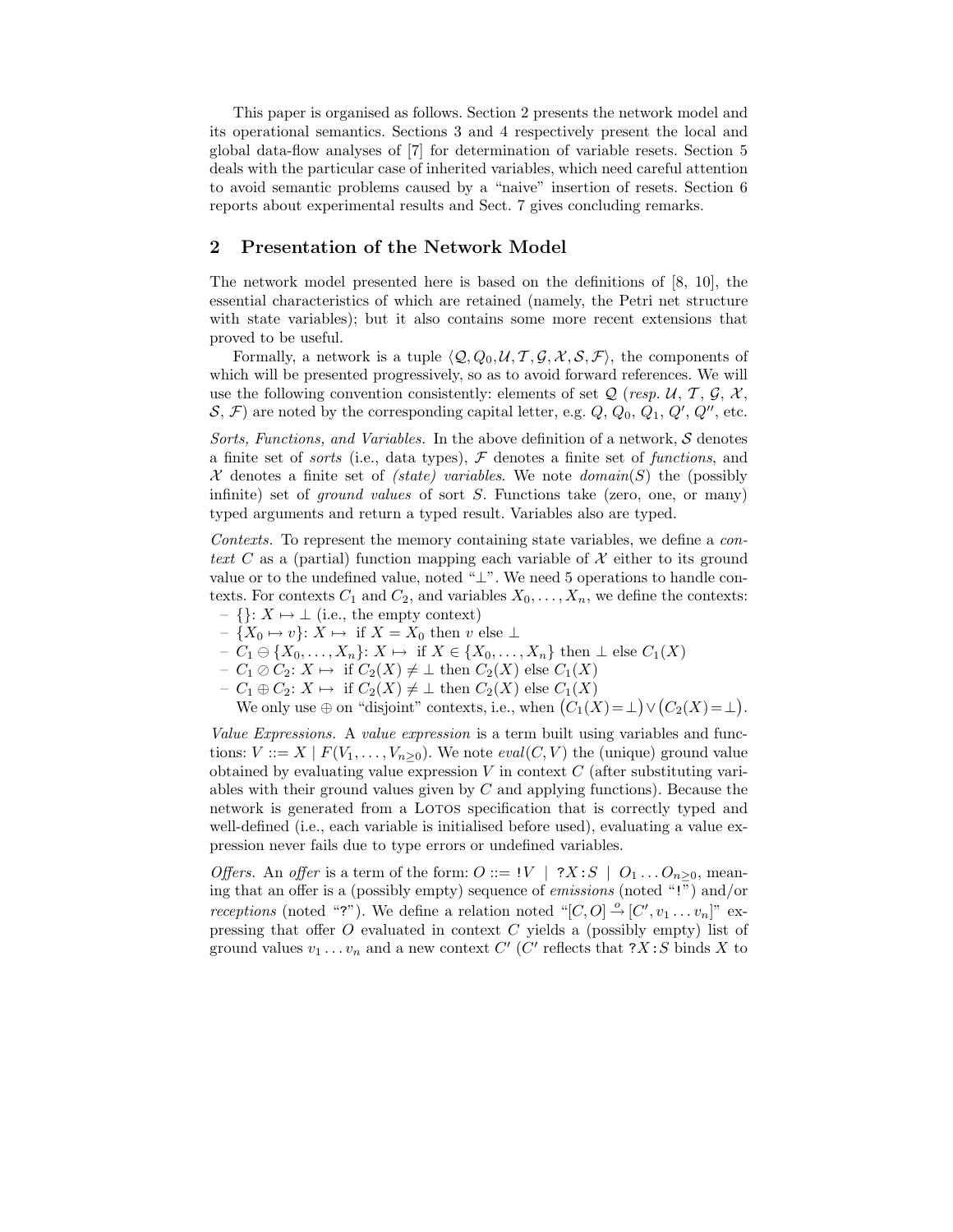the received value(s)). For given pair  $[C, O]$  there might be one or several pairs  $[C', v_1 \dots v_n]$  such that  $[C, O] \stackrel{o}{\rightarrow} [C', v_1 \dots v_n]$ , since a reception  $?X : S$  generates as many pairs as there are ground values in  $domain(S)$ .

| $v = eval(C, V)$ | $v \in domain(S)$ | $\forall i \in \{1, \ldots, n\} \; [C, O_i] \stackrel{o}{\rightarrow} [C_i, v_i]$                                                                                          |
|------------------|-------------------|----------------------------------------------------------------------------------------------------------------------------------------------------------------------------|
|                  |                   | $[C, 'V] \xrightarrow{o} [\{\}, v] \quad [C, ?X : S] \xrightarrow{o} [\{X \mapsto v\}, v] \quad [C, O_1 \dots O_n] \xrightarrow{o} [\bigoplus_{i=1}^n C_i, v_1 \dots v_n]$ |

Actions. Actions are terms of the form:

| $A ::= \mathbf{none}$                                                    | (empty action)           |
|--------------------------------------------------------------------------|--------------------------|
| when $V$                                                                 | (condition)              |
| for $X$ among $S$                                                        | (iteration)              |
| $X_0, \ldots, X_{n \geq 0}$ := $V_0, \ldots, V_n$ (vectorial assignment) |                          |
| reset $X_0, \ldots, X_{n \geq 0}$                                        | $(variable\ reset)$      |
| $A_1;A_2$                                                                | (sequential composition) |
| $A_1 \& A_2$                                                             | (collateral composition) |

We define a relation noted "[C, A]  $\stackrel{c}{\rightarrow}$  C'" expressing that successful execution of action A in context C yields a new context  $C'$ . For given pair  $[C, A]$  there might be zero, one, or several C' such that  $[C, A] \stackrel{c}{\rightarrow} C'$ , since a "when V" condition may block the execution if  $V$  evaluates to false, whereas a "for  $X$  among  $S$ " iteration triggers as many executions as there are ground values in  $domain(S)$ .

| $\text{cov}(\overline{C}, \text{none}) \xrightarrow{c} C$      | $\text{cov}(\overline{C}, V) = \text{true}$              | $v \in domain(S)$                                        | $[C, X := v] \xrightarrow{c} C'$    |
|----------------------------------------------------------------|----------------------------------------------------------|----------------------------------------------------------|-------------------------------------|
| $[C, \text{none}] \xrightarrow{c} C$                           | $[C, \text{when } V] \xrightarrow{c} C$                  | $[C, \text{for } X \text{ among } S] \xrightarrow{c} C'$ |                                     |
| $[C, X_0, \ldots, X_n := V_0, \ldots, V_n] \xrightarrow{c} C'$ | $[C, \text{reset } X_0, \ldots, X_n] \xrightarrow{c} C'$ |                                                          |                                     |
| $[C, A_1] \xrightarrow{c} C'$                                  | $[C', A_2] \xrightarrow{c} C''$                          | $[C, A_1; A_2] \xrightarrow{c} C''$                      | $[C, A_2; A_1] \xrightarrow{c} C''$ |

Gates. In the above definition of a network,  $\mathcal G$  denotes a finite set of gates (i.e., names for communication points). There are two special gates: " $\tau$ ", the usual notation for the internal steps of a process, and " $\varepsilon$ ", a powerful artefact (see [8, 10]) allowing the compositional construction of networks for a large class of LOTOS behaviours such as " $B_1$ []( $B_2$ || $B_3$ )". Although  $\varepsilon$  deserves a special semantic treatment, this has no influence on the approach proposed in this paper; thus, we do not distinguish  $\varepsilon$  from "ordinary" gates.

Places and Transitions. In the above definition of a network,  $Q$  denotes a finite set of places,  $Q_0 \in \mathcal{Q}$  is the *initial place* of the network, and T denotes a finite set of transitions. Each transition T is a tuple  $\langle Q_i, Q_o, A, G, O, W, R \rangle$ , where  $Q_i \subseteq Q$ is a set of *input places* (we note  $in(T) \triangleq Q_i$ ),  $Q_o \subseteq Q$  is a set of *output places* (we note  $out(T) \triangleq Q_o$ ), A is an action, G is a gate, O is a (possibly empty) offer,  $W$  is a when-guard (i.e., a restricted form of action constructed only with "none", "when", ";", and " $\mathbf{x}$ "), and R is a reaction (i.e., a restricted form of action constructed only with "none", ":=", "reset", ";", and " $\mathbf{x}$ ").

Markings. As regards the firing of transitions, the network model obeys the standard rules of Petri nets with the particularity that it is one-safe, i.e., each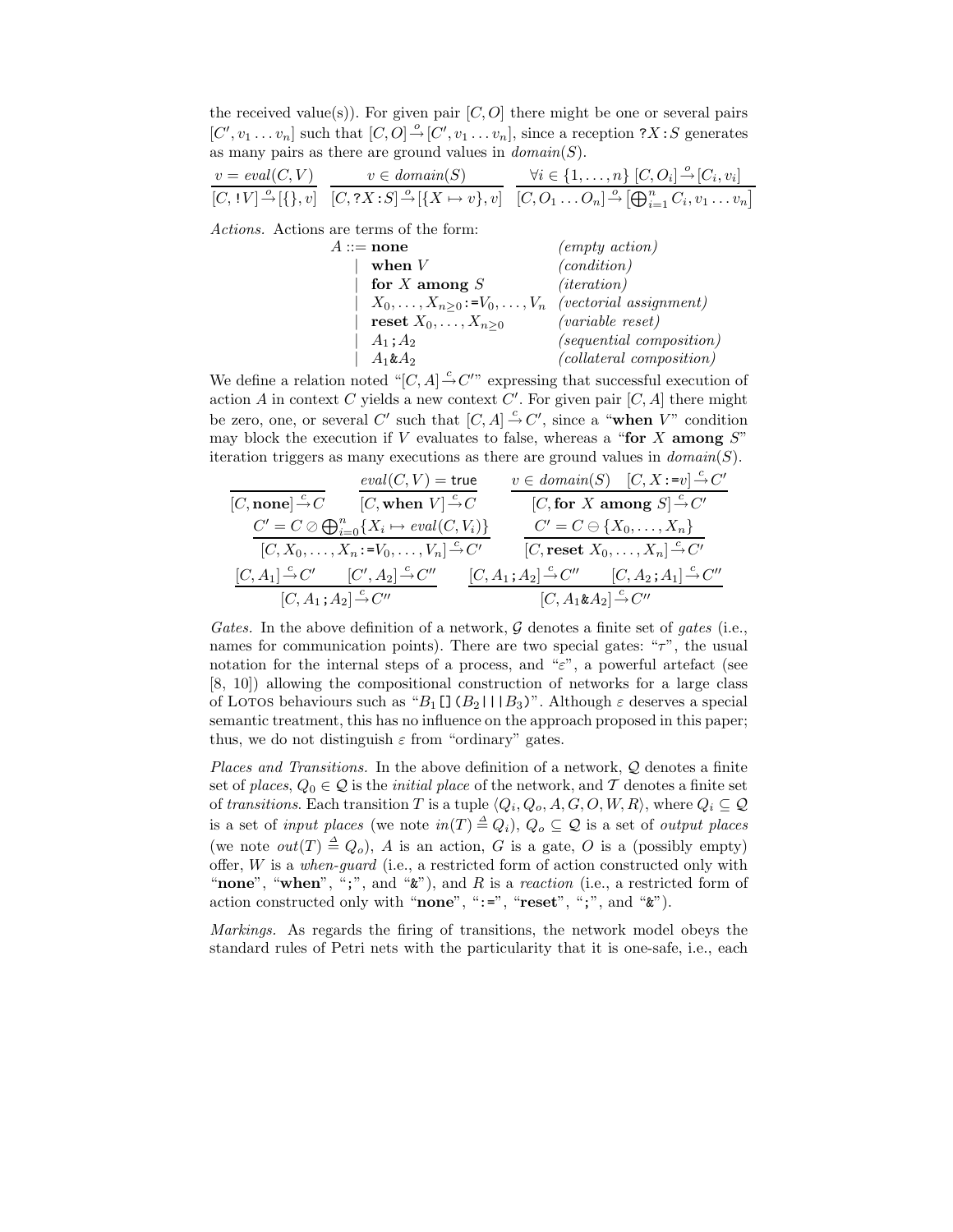

Fig. 1. Example of a network

place may contain at most one token — this is due to the so-called static control contraints [2, 8, 10], which only allow a statically bounded dynamic creation of processes (for instance, the following behaviour " $B_1 \rightarrow (B_2 \mid \mid B_3) \rightarrow B_4$ " is permitted, whereas recursion through parallel composition is prohibited).

Therefore, we can define a *marking*  $M$  as a subset of the places of the network (i.e.,  $M \subseteq \mathcal{Q}$ ). We define the *initial marking*  $M_0 \triangleq \{Q_0\}$ , which expresses that, initially, only the initial place of the network has one token. We define a relation noted " $[M, T] \stackrel{m}{\rightarrow} M''$ " meaning that transition T can be fired from marking M, leading to a new marking M'. Classically,  $[M, T] \stackrel{m}{\rightarrow} M'$  holds iff  $in(T) \subseteq M$  (i.e., all input places of T have a token) and  $M' = (M \setminus in(T)) \cup out(T)$  (i.e., tokens move from input to output places).

Units. Contrary to standard Petri nets, which consists of "flat" sets of places and transitions, the places of a network are properly structured using a treeshaped hierarchy of *units*. The set of units, which is finite, is noted  $U$  in the above definition of a network. To each unit  $U$  is associated a non-empty, finite set of places, called the *proper places of*  $U$  and noted  $places(U)$ , such that all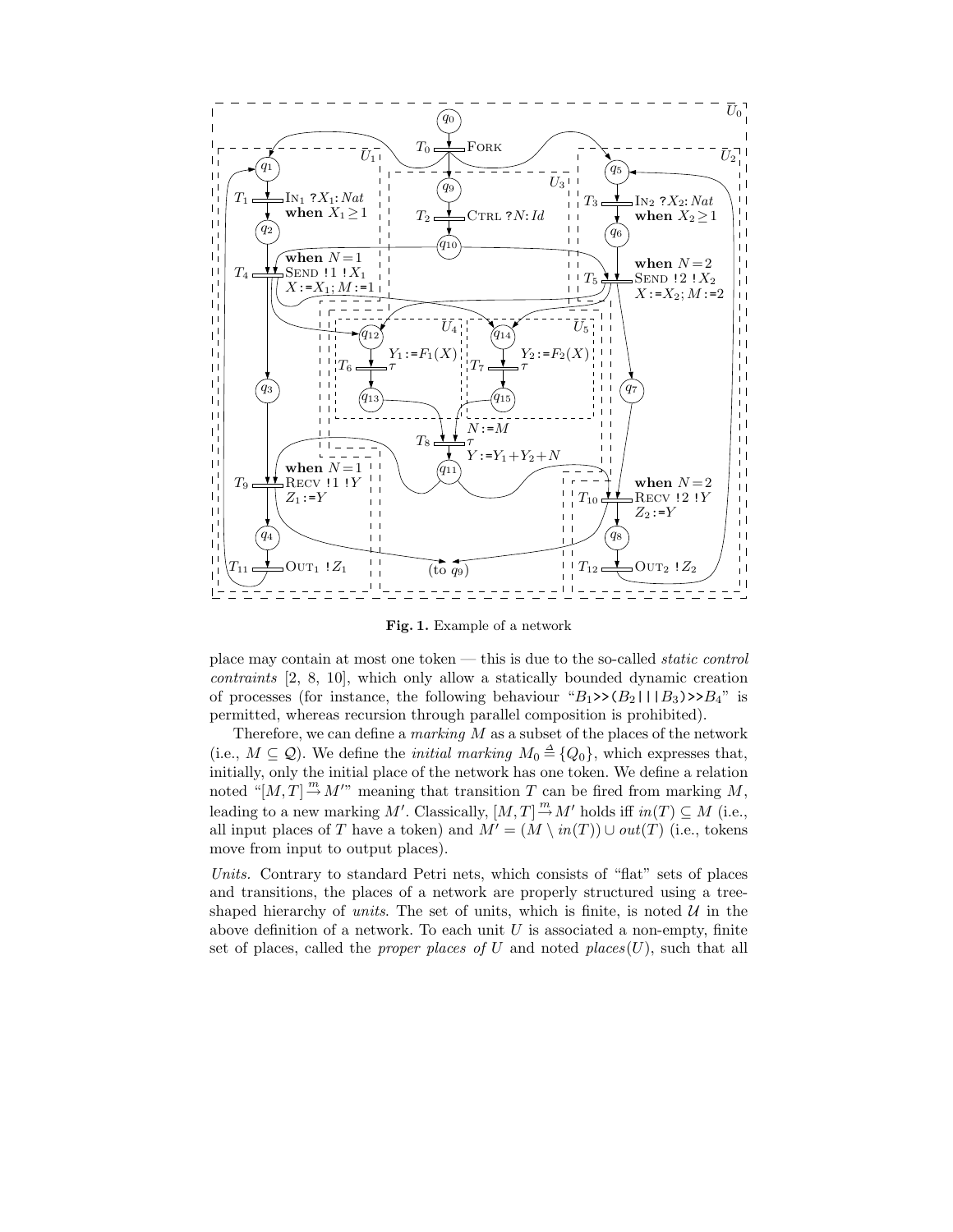sets of proper places  $\{places(U) | U \in \mathcal{U}\}\$ form a partition of  $\mathcal{Q}$ . Although units play no part in the transition relation " $[M, T] \stackrel{m}{\rightarrow} M''$ " between markings, they satisfy an important invariant: for each marking  $M$  reachable from the initial marking  $M_0$  and for each unit U, one has  $card(M \cap places(U)) \leq 1$ , i.e., there is at most one token among the proper places of  $U$ , meaning that each unit models a (possibly inactive) sequential behaviour. This invariant serves both for correctness proofs and compact memory representation of markings.

Units can be nested recursively: each unit  $U$  may contain zero, one, or several units, called the *sub-units* of  $U$ ; this is used to encapsulate sequential or concurrent sub-behaviours. There exists a root unit containing all other units. We note " $U' \sqsubseteq U$ " the fact that U' is equal to U or transitively contained in U: this relation is a complete partial order, the maximum of which is the root unit. We note  $places^*(U) = \bigcup_{U' \subseteq U} places(U')$  the set of places transitively contained in U. For some marking M reachable from  $M_0$ , one may have  $card(M \cap places^*(U)) > 1$  in case of concurrency between the sub-units of U; yet, for all units U and  $U' \sqsubseteq U$ , one has  $(M \cap places(U) = \emptyset) \vee (M \cap places(U') = \emptyset)$ , meaning that the proper places of a unit are mutually exclusive with those of its sub-units.

Variables may be *global*, or *local* to a given unit. We note  $unit(X)$  the unit to which variable X is attached (global variables are attached to the root unit). A variable X is said to be *inherited* in all sub-units of  $unit(X)$ . In a first approximation, we will say that variable X is *shared* between two units  $U_1$  and  $U_2$ iff  $(U_1 \sqsubseteq unit(X)) \wedge (U_2 \sqsubseteq unit(X)) \wedge (U_1 \not\sqsubseteq U_2) \wedge (U_2 \not\sqsubseteq U_1)$ ; this definition will be sufficient until Sect. 5, where a refined definition will be given.

Labelled Transition Systems. Finally, the operational semantics of the network model is defined as a Labelled Transition System (LTS), i.e., a tuple  $\langle \Sigma, \sigma_0, \mathcal{L}, \rightarrow \rangle$ where  $\Sigma$  is a set of *states*,  $\sigma_0 \in \Sigma$  is the *initial state*,  $\mathcal L$  is the set of *labels* and  $\rightarrow \subseteq \Sigma \times \mathcal{L} \times \Sigma$  is the transition relation.

The LTS is constructed as follows. Each state of  $\Sigma$  consists of a pair  $\langle M, C \rangle$ , with M a marking and C a context. The initial state  $\sigma_0$  is the pair  $\langle M_0, {\{\}}rangle$ , i.e., one token is in the initial place and all variables are undefined initially. Each label of L consists of a list  $G v_1 \ldots v_n$ , with G a gate and  $v_1 \ldots v_n$  a (possibly empty) list of ground values resulting from the evaluation of an offer. A transition  $\leftarrow$  " $\leftarrow$   $\frac{L}{2}$   $\sigma$ <sup>n</sup>, iff

$$
(\sigma_1, L, \sigma_2)
$$
 belongs to the " $\rightarrow$ " relation, a fact which we note " $\sigma_1 \xrightarrow{L} \sigma_2$ ", if

$$
\frac{[M,T] \stackrel{m}{\rightarrow} M'}{ \langle M,C \rangle} \frac{[C,A] \stackrel{c}{\rightarrow} C'}{ \langle M,C \rangle} \frac{[C',O] \stackrel{o}{\rightarrow} [C'',v_1 \dots v_n] \quad [C'',(W;R)] \stackrel{c}{\rightarrow} C'''}{\langle M',C'''\rangle}
$$

The above definition expresses that firing a transition involves several steps, the execution of each must succeed: the action is executed first, then the offer is evaluated, then the when-guard is checked, and the reaction is executed finally. In fact, the actual definition of the transition relation is more complex because there are rules to eliminate  $\varepsilon$ -transitions from the LTS; as mentioned before, we do not detail these rules here.

Example. Figure 1 gives an example of a network. According to Petri Net graphical conventions, places and transitions are represented by circles and rectangles.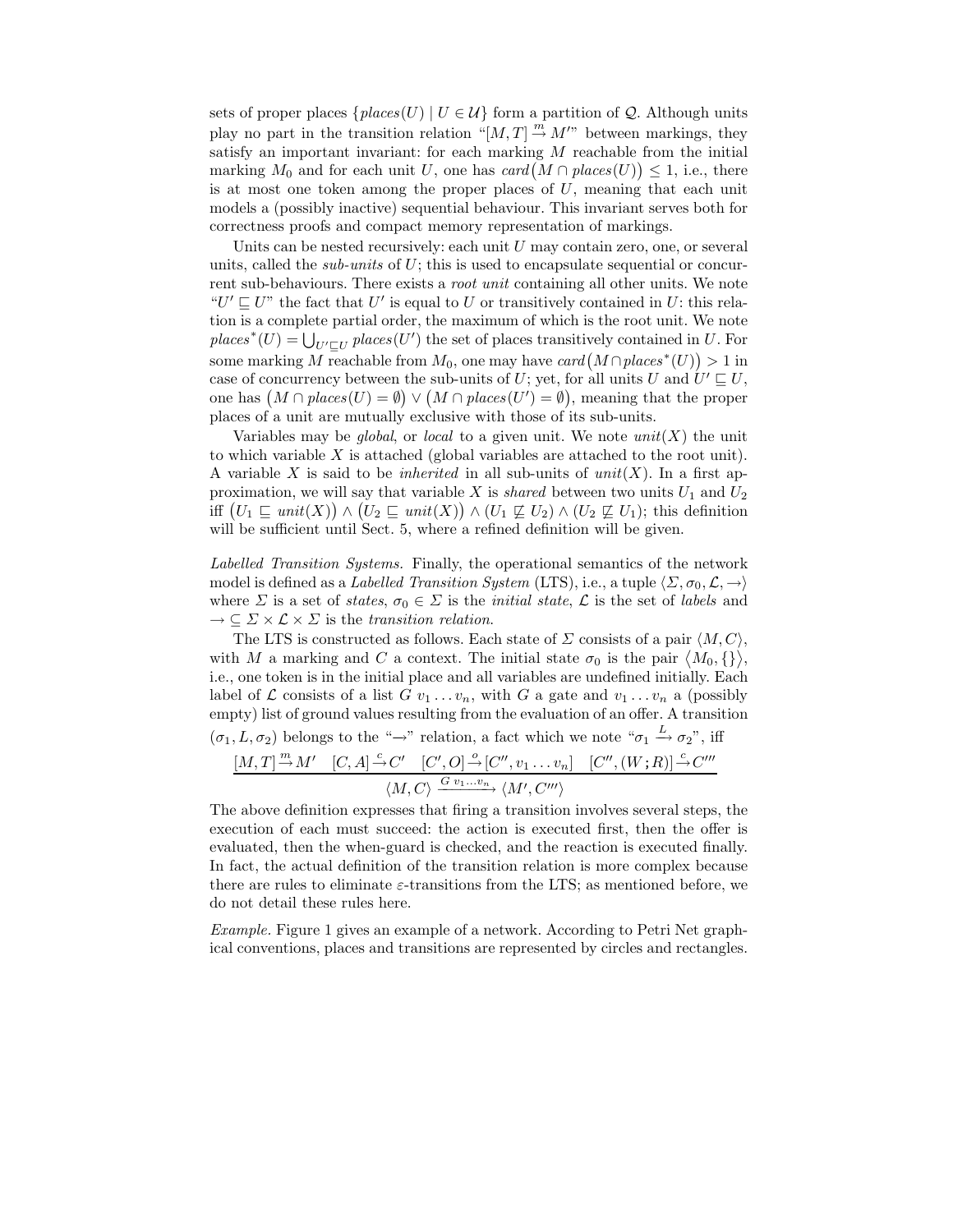Dashed boxes are used to represent units. For each transition, the corresponding action, gate and offer, when-guard, and reaction are displayed (in that order) from top to bottom on the right; we omit every action, when-guard, or reaction that is equal to **none**. The variables attached to  $U_1$  are  $X_1$  and  $Z_1$ ; those attached to  $U_2$  are  $X_2$  and  $Z_2$ ; those attached to  $U_3$  are  $M, N, X, Y, Y_1$ , and  $Y_2$ . Variable X inherited from  $U_3$  is shared between  $U_4$  and  $U_5$ .

#### 3 Local Data-Flow Analysis

In the network model, transitions constitute the equivalent of the "basic blocks" used for data-flow analysis of sequential programs. We first analyse the flow of data within each transition taken individually to characterise which variables are accessed by this transition. Our definitions are based on [7] with adaptations to take into account the latest extensions of the network model and to handle networks that already contain "reset" actions. We define the following sets by structural induction over the syntax of value expressions, offers, and actions:

- use<sub>v</sub>(V) (resp. use<sub>o</sub>(O), use<sub>a</sub>(A)) denotes the set of variables consulted in value expression  $V$  (resp. offer  $O$ , action  $A$ ).
- $def_o(O)$  (resp.  $def_a(A)$ ) denotes the set of variables assigned a defined value by offer  $O$  (resp. action A).
- $und_a(A)$  denotes the set of variables assigned an undefined value (i.e., reset) by action A.
- use before  $def_a(A)$  denotes the set of variables consulted by action A and possibly modified by A later (modifications, if present, should only occur after the variables have been consulted at least once).

| $use_v(X) \stackrel{\Delta}{=} \{X\}$<br>$use_v(F(V_1,\ldots,V_n)) \stackrel{\Delta}{=} \bigcup_{i=1}^{n} use_v(V_i)$                                                                                                                                                                                                                                                                              | $use_{o}(!V) \stackrel{\Delta}{=} use_{v}(V)$<br>$use_{o}(?X: S) \stackrel{\Delta}{=} \emptyset$<br>$use_o(O_1O_n) \stackrel{\Delta}{=} \bigcup_{i=1}^{n} use_o(O_i)$                                                                                                                                                                          |  |
|----------------------------------------------------------------------------------------------------------------------------------------------------------------------------------------------------------------------------------------------------------------------------------------------------------------------------------------------------------------------------------------------------|------------------------------------------------------------------------------------------------------------------------------------------------------------------------------------------------------------------------------------------------------------------------------------------------------------------------------------------------|--|
| und <sub>a</sub> (reset $X_0, \ldots, X_n$ ) $\triangleq \{X_0, \ldots, X_n\}$<br>$und_a(A_1; A_2) \triangleq (und_a(A_1) \setminus def_a(A_2)) \cup und_a(A_2))$<br>$und_a(A_1 \& A_2) \triangleq und_a(A_1) \cup und_a(A_2)$<br>otherwise : $und_a(A) \stackrel{\Delta}{=} \emptyset$                                                                                                            | $def_{\alpha}(!V) \stackrel{\Delta}{=} \emptyset$<br>$def_{\alpha}(?X:S) \triangleq \{X\}$<br>$def_o(O_1 \ldots O_n) \triangleq \bigcup_{i=1}^{n} def_o(O_i)$                                                                                                                                                                                  |  |
| $def_a (X_0, \ldots, X_n := V_0, \ldots, V_n) \stackrel{\Delta}{=} \{X_0, \ldots, X_n\}$<br>$def_{\alpha}$ (for X among $S$ ) $\triangleq \{X\}$<br>$def_a(A_1;A_2) \triangleq (def_a(A_1) \setminus und_a(A_2)) \cup def_a(A_2)$<br>$def_{\alpha}(A_1\&A_2) \stackrel{\Delta}{=} def_{\alpha}(A_1) \cup def_{\alpha}(A_2)$<br>otherwise : $def_{a}(A) \stackrel{\Delta}{=} \emptyset$             | $use_a(\textbf{when } V) \stackrel{\Delta}{=} use_v(V)$<br>$use_{a}(X_0 \ldots := V_0 \ldots ) \stackrel{\Delta}{=} \bigcup_{i=1}^{n} use_{v}(V_i)$<br>$use_a(A_1; A_2) \stackrel{\Delta}{=} use_a(A_1) \cup use_a(A_2)$<br>$use_a(A_1 \& A_2) \stackrel{\Delta}{=} use_a(A_1) \cup use_a(A_2)$<br>otherwise : $use_a(A) \triangleq \emptyset$ |  |
| use_before_def <sub>a</sub> $(A_1; A_2) \stackrel{\Delta}{=}$ use_before_def <sub>a</sub> $(A_1) \cup (use\_before\_def_a(A_2) \setminus def_a(A_1))$<br>use_before_def <sub>a</sub> $(A_1 \& A_2) \stackrel{\Delta}{=}$ use_before_def <sub>a</sub> $(A_1) \cup$ use_before_def <sub>a</sub> $(A_2)$<br>otherwise : use_before_def <sub>a</sub> $(A) \stackrel{\Delta}{=}$ use <sub>a</sub> $(A)$ |                                                                                                                                                                                                                                                                                                                                                |  |

Finally, for a transition  $T = \langle Q_i, Q_o, A, G, O, W, R \rangle$  and a variable X, we define three predicates, which will be the only local data-flow results used in subsequent analysis steps: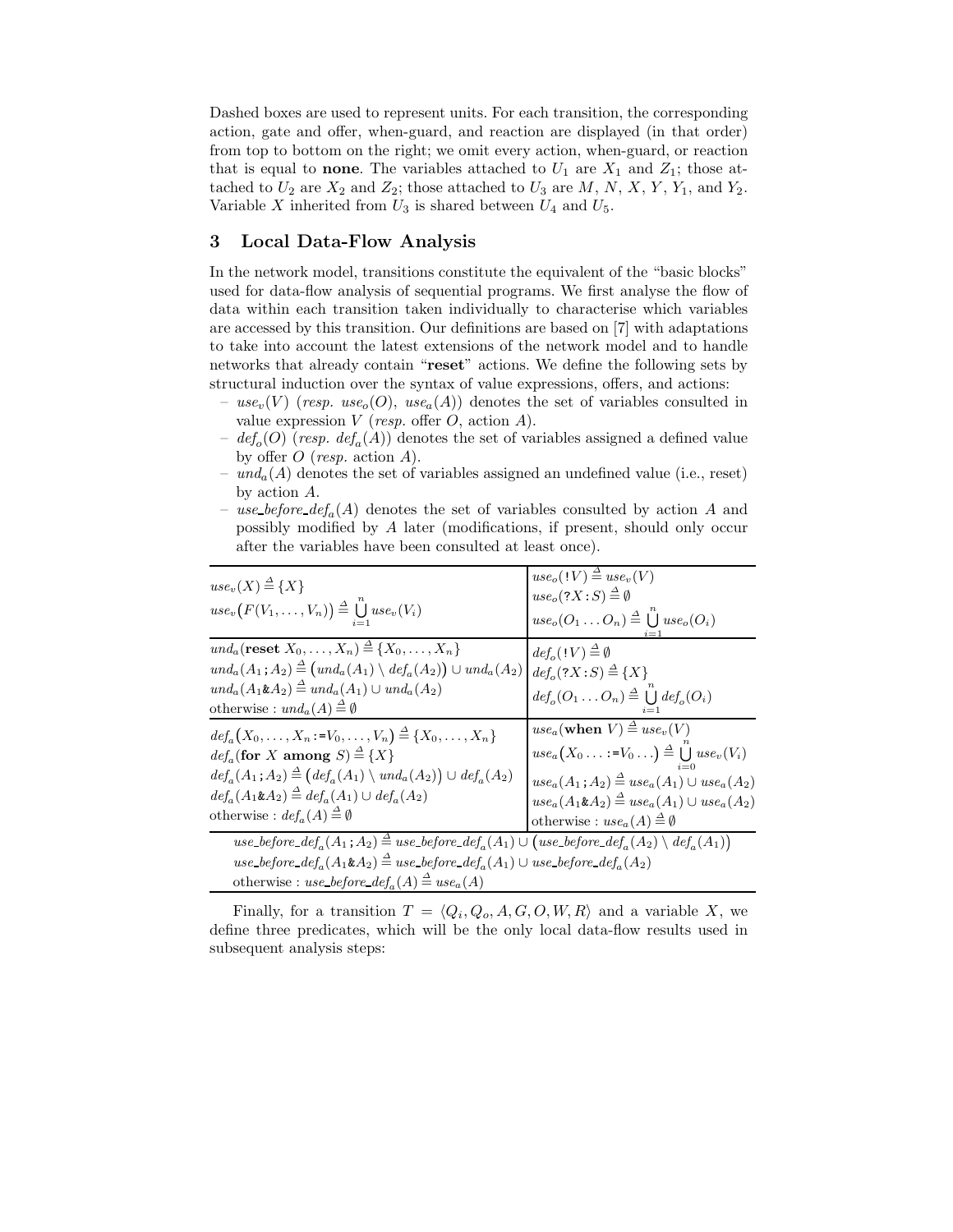- use $(T, X)$  holds iff X is consulted during the execution of T.
- def  $(T, X)$  holds iff X is assigned a defined value by the execution of T, i.e., if  $X$  is defined by  $A, O$  or  $R$ , and not subsequently reset.
- use before  $def(T, X)$  holds iff if X is consulted during the execution of T and possibly modified later (modification, if present, should only occur after X has been consulted at least once).

Formally:

$$
use(T, X) \triangleq X \in use_a(A) \cup use_o(O) \cup use_a(W) \cup use_a(R)
$$
  

$$
def(T, X) \triangleq X \in ((def_a(A) \cup def_o(O)) \setminus und_a(R)) \cup def_a(R)
$$
  

$$
use\text{-before\text{-}def}(T, X) \triangleq X \in \left(\begin{matrix} use\text{-}before\text{-}def_a(A) \cup (use_o(O) \setminus def_a(A)) \cup \\ (use\text{-}before\text{-}def_a(W; R) \setminus (def_a(A) \cup def_o(O))) \end{matrix}\right)
$$

*Example.* For the variable N in the network of Fig. 1, we have:  $use(T, N)$  for  $T \in \{T_4, T_5, T_8, T_9, T_{10}\}, \, \text{def}(T, N) \text{ for } T \in \{T_2, T_8\}, \, \text{and use before-def}(T, N)$ for  $T \in \{T_4, T_5, T_9, T_{10}\}.$ 

## 4 Global Data-Flow Analysis

Based on local (intra-transition) data-flow predicates, we now perform global (inter-transition) data-flow analysis, the goal being to compute, for each transition  $T = \langle Q_i, Q_o, A, G, O, W, R \rangle$  and for each variable X, a predicate  $reset(T, X)$ expressing that it is possible to reset variable X at the end of transition  $T$  (i.e., to append "reset  $X$ " at the end of  $A$  if  $X$  is neither defined in  $O$  nor used in O, W, and R, or else to append "reset X" at the end of R). To be exact, if X is an inherited shared variable, it is not always possible to insert "reset  $X$ " at the end of every transition T such that  $reset(T, X)$ ; this issue will be dealt with in Sect. 5; for now, we focus on computing  $reset(T, X)$ .

For sequential programs, the classical approach to global data-flow analysis (e.g. [1]) consists in constructing a control-flow graph on which boolean predicates will then be evaluated using fixed point computations. The vertices of the control-flow graph are usually the basic blocks connected by arcs expressing that two basic blocks can be executed in sequence. Since the control-flow graph is a data-independent abstraction, it represents a superset of the possible execution paths, i.e., some paths of the control-flow graph might not exist in actual executions of the sequential program.

A significant difference between sequential programs and our setting is that networks feature concurrency. One could devise a "true concurrency" extension of data-flow analysis by evaluating the boolean predicates, not on control-flow graphs, but directly on Petri nets. Instead, following [7], we adopt an "interleaving semantics" approach that maps concurrency onto a standard control-flow graph, on which the boolean predicates can be evaluated as usual.

To abstract away concurrency from the network model, various possibilities exist, leading to different control-flow graphs. One possibility would be to base the analysis on the graph of reachable markings of the underlying Petri net; this would be accurate but costly to compute, as state explosion might occur.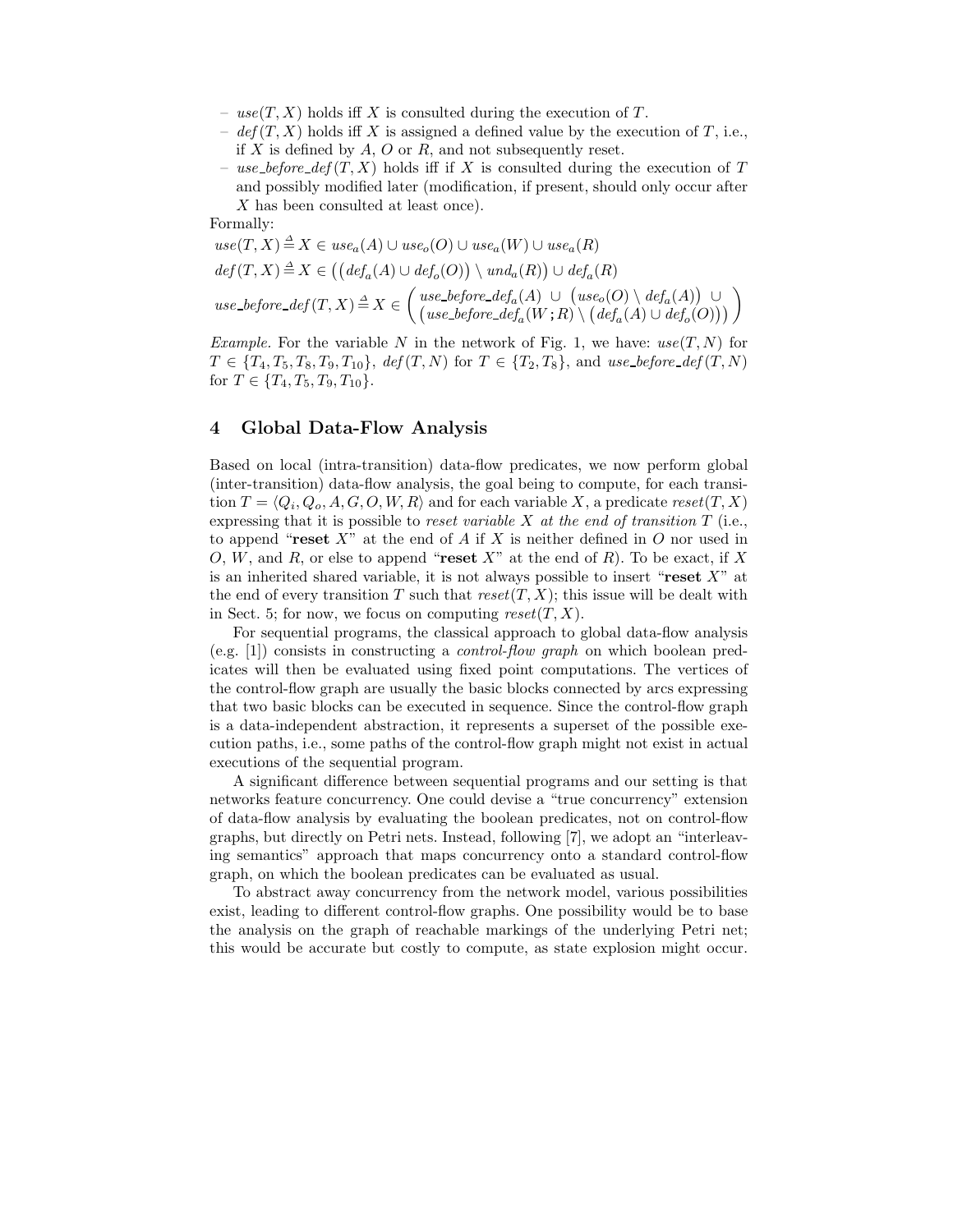

Hence, we choose a stronger abstraction by defining the control-flow graph as the directed graph CFG =  $\langle T, \rightarrow \rangle$ , the vertices of which correspond to the transitions of the network and such that there is an arc  $T_1 \to T_2$  iff  $out(T_1) \cap in(T_2) \neq \emptyset$ .

Example. The CFG corresponding to the network of Fig. 1 is shown in Fig. 2.

Instead of constructing a unique CFG valid for all variables, [7] suggests to build, for each variable  $X$ , a dedicated control-flow graph  $CFG_X$ , which is a subset of CFG containing only the execution paths relevant to  $X$  (nowadays, this would be called "slicing"). According to [7,  $\S$  4.3.3], such a restricted controlflow graph increases the algorithmic efficiency; by our accounts, it also gives more precise data-flow results.

To define CFG<sub>X</sub> formally, we need two auxiliary definitions. Let  $trans(U) \triangleq$ <br> $\{T \mid (in(T) \cup out(T)) \cap places^*(U) \neq \emptyset\}$  be the set of transitions with an input  $T \mid (in(T) \cup out(T)) \cap places^*(U) \neq \emptyset$  be the set of transitions with an input or an output place in unit U. Let  $\mathit{scope}(X)$  be (an upper-approximation of) the set of places through which the data-flow for variable  $X$  passes. Following the simple, "syntactic" approximation of  $scope(X)$  given in [7], we define  $scope(X) \triangleq$  $places^*(unit(X))$  as the set of all places in the unit to which X is attached.

We now define CFG<sub>X</sub> as the directed graph  $\langle T_X, \to_X \rangle$  with the set of vertices  $\mathcal{T}_X \triangleq trans(unit(X))$  and such that there is an arc  $T_1 \rightarrow_X T_2$  iff  $out(T_1) \cap in(T_2) \cap$  $scope(X) \neq \emptyset$ . For  $T \in \mathcal{T}_X$ , we note  $succ_X(T) \triangleq \{T' \in \mathcal{T}_X \mid T \rightarrow_X T'\}$  and  $pred_X(T) \stackrel{\Delta}{=} \{T' \in \mathcal{T}_X \mid T' \rightarrow_X T\}.$ 

*Example.* Figure 3 shows  $CFG_N$  for the network of Fig. 1 and variable N; notice that  $T_4 \rightarrow T_9$ , but not  $T_4 \rightarrow_N T_9$ .

Following the classical definition of "live" variables (e.g. [1, pages 631–632]), we define, for  $T \in \mathcal{T}_X$ , the following predicate:  $live(T, X) \triangleq \bigvee_{T' \in succ_X(T)} use\_before\_def(T', X) \vee (live(T', X) \wedge \neg def(T', X))$ that holds iff after  $T$  it is possible, by following the arcs of  $CFG_X$ , to reach a transition  $T'$  that uses X before any modification of X. For a given X, the set  ${T \in T_X \mid live(T, X)}$  is computed as a backward least fixed point.

We could now, as in [3, 4], define  $reset(T, X) \triangleq \neg live(T, X)$ . Unfortunately, this simple approach inserts superfluous resets, e.g. before a variable is initialised or at places where a variable has already been reset. For this reason, one needs an additional predicate:

$$
available(T, X) \triangleq def(T, X) \vee (\bigvee_{T' \in pred_X(T)} (live(T', X) \wedge available(T', X)) \big)
$$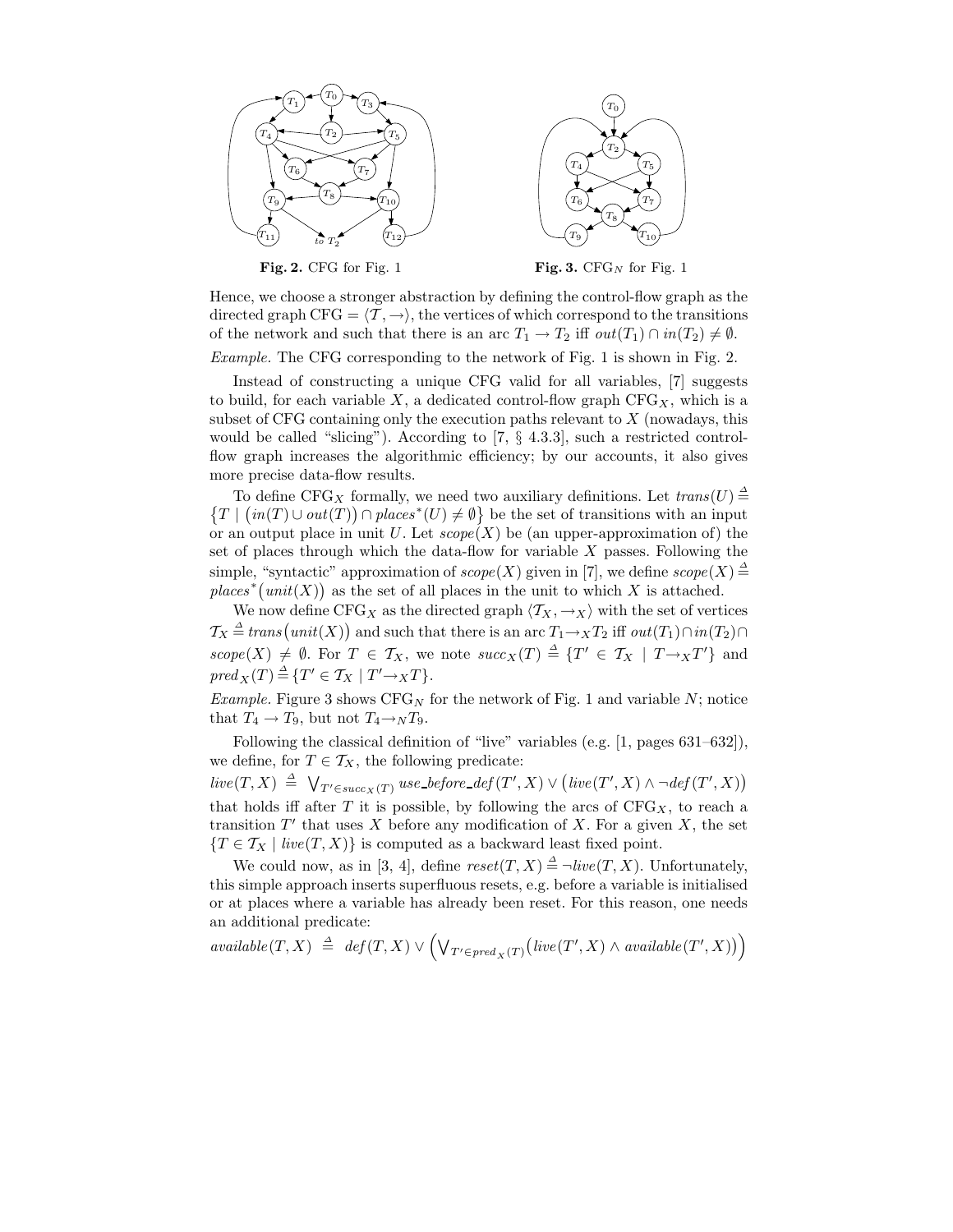that holds iff  $T$  can be reached from some transition that assigns  $X$  a defined value, by following the arcs of  $CFG_X$  and ensuring that X remains alive all along the path. For a given X, the set  $\{T \in \mathcal{T}_X \mid available(T,X)\}\)$  is computed as a forward least fixed point. [7] uses a similar definition without the  $live(T', X)$ condition and, thus, only avoids resetting uninitialised variables.

Finally, we define  $reset(T, X) \triangleq available(T, X) \land \neg live(T, X)$ , expressing that a variable can be reset where it is both available and dead. *Example.* For the network of Fig. 1 and variable N, we have  $\{T \mid live(T, N)\}$  =  ${T_2, T_8}$  and  ${T \mid available(T, N)} = {T_2, T_4, T_5, T_8, T_9, T_{10}}$ . Thus, we can insert "reset  $N$ " at the end of  $T_4$ ,  $T_5$ ,  $T_9$ , and  $T_{10}$ . Using the definition of [3, 4], one would insert superfluous "reset N" at the end of  $T_0$ ,  $T_6$ , and  $T_7$ . Using the definition of [7], one would insert superfluous "reset  $N$ " at the end of  $T_6$  and  $T_7$ . Using CFG instead of CFG<sub>N</sub> would give  $\{T \mid live(T, N)\} = \{T_0 \dots T_5, T_8 \dots T_{12}\}\$ and  $\{T \mid available(T, N)\} = \{T_1 \ldots T_5, T_8 \ldots T_{12}\},$  so that no "reset N" at all would be inserted.

#### 5 Treatment of Inherited Shared Variables

Issues when Resetting Shared Variables. Experimenting with the approach of [7], we noticed that systematic insertion of a "reset  $X$ " at the end of every transition T such that  $reset(T, X)$  could produce either incorrect results (i.e., an LTS which is not strongly bisimilar to the original specification) or run-time errors while generating the LTS (i.e., accessing a variable that has been reset). Example. In the network of Fig. 1, there exists a fireable sequence of transitions  $T_0, T_1, T_2, T_4, T_6, T_7$ . Although  $reset(T_6, X)$  is true, one should not reset X at the end of  $T_6$ , because X is used just after in  $T_7$ . Clearly, the problem is that  $T_6$ and  $T<sub>7</sub>$  are two "concurrent" transitions sharing the same variable X. This was no problem as long as X was only read by both transitions, but as soon as one

transition (here,  $T_6$ ) tries to reset X, it affects the other transition (here,  $T_7$ ). So, insertion of resets turns a read-only shared variable into a read/write shared variable, possibly creating read/write conflicts as in a standard readerwriter problem. The sole difference is that resets do not provoke write/write conflicts (concurrent resets assign a variable the same undefined value).

To avoid the problem, a simple solution consists in never resetting inherited shared variables (as in the If tool set [5]). Unfortunately, opportunities for valuable state space reduction are missed by doing so.

*Example.* As shown in Fig. 4 (a) and (b), the LTS generated for the LOTOS behaviour " $G?X:$  bit;  $(G_1!X;$ stop $||G_2!X;$ stop)" has 9 states if the inherited shared variable  $X$  is not reset, and only 8 states if  $X$  is reset after firing transitions  $G_1!X$  and  $G_2!X$  (state space reduction would be more substantial if both occurrences of "stop" were replaced by two complex behaviours  $B_1$  and  $B_2$  in which the value of X is not used). Figure 4 (c) shows the incorrect LTS obtained by resetting X to 0 after each transition  $G_1!X$  and  $G_2!X$ .

Duplication of Variables. The deep reason behind the issues when resetting inherited shared variables is that the control-flow graphs CFG and  $CFG_X$  de-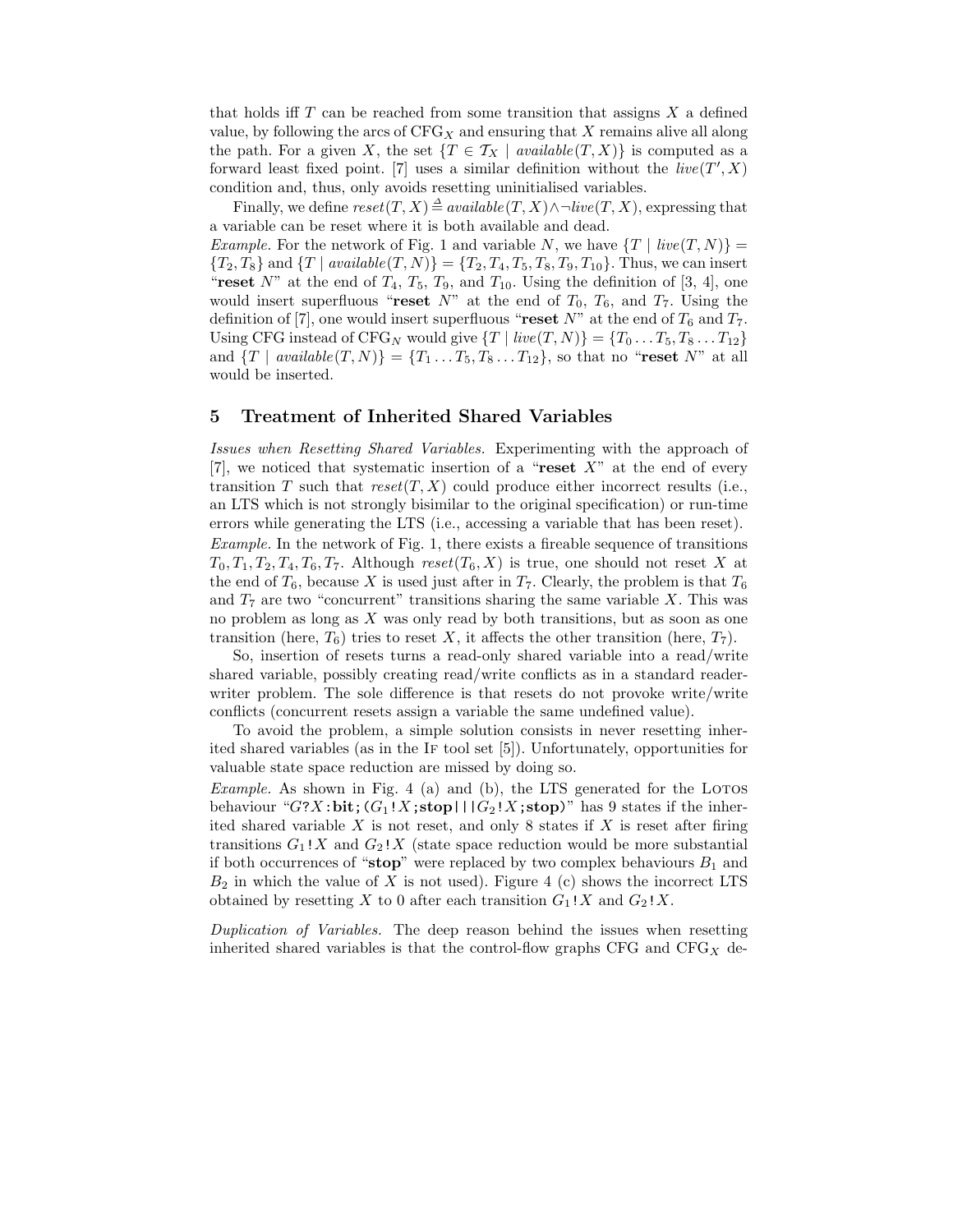

Fig. 4. LTS (a) without reset, (b) with correct resets, and (c) with incorrect resets

fined in Sect. 4 are nothing but approximations. Their definitions follow the place-transition paths in the network, which has the effect of handling similarly nondeterministic choice (i.e., a place with several outgoing transitions) and asynchronous concurrency (i.e., a transition with several output places). Indeed, both LOTOS behaviours " $G$ ;  $(B_1 \mid \mid B_2)$ " and " $G$ ;  $(B_1 \mid B_2)$ " have the same CFG. These approximations produce compact control-flow graphs, but are only correct in absence of data dependencies (caused by inherited shared variables) between "concurrent" transitions.

To address the problem, we introduce the notion of variable duplication. For an inherited variable X shared between two concurrent behaviours  $B_1$  and  $B_2$ , duplication consists in replacing, in one behaviour (say,  $B_2$ ), all occurrences of X with a local copy  $X'$  initialised to X at the beginning of  $B_2$ . This new variable X' can be safely reset in  $B_2$  without creating read/write conflicts with  $B_1$ . A proper application of duplication can remove all data dependencies between "concurrent" transitions, hence ensuring correctness of our global data-flow analysis approximations. It also enables the desired state space reductions.

*Example.* In the previous example, duplicating  $X$  in  $B_2$  yields the LOTOS behaviour "G?X:bit;let X':bit=X in  $(G_1!X;stop|| | G_2!X';stop)"$ , in which it is possible to reset X after the  $G_1!X$  transition and X' after the  $G_2!X'$  transition; this precisely gives the optimal LTS shown on Fig. 4 (b). Note that it is not necessary to duplicate  $X$  in  $B_1$ .

Instead of duplicating variables at the LOTOS source level, as in the above example, we prefer duplicating them in the network model, the complexity of which has already been reduced by detecting constants, removing unused variables, identifying variables local to a transition, etc. Taking into account that concurrent processes are represented by units, we define the duplication of a variable X in a unit U, with  $U \sqsubseteq unit(X)$  and  $U \neq unit(X)$ , as the operation of creating a new variable  $X'$  of the same sort as X attached to U (whereas X is attached to unit(X)), replacing all occurrences of X in the transitions of trans(U) by X' and adding an assignment "X':=X" at the end of all transitions  $T \in entry(U)$ such that  $live(T, X)$ , where  $entry(U) \triangleq {T \in trans(U) \mid in(T) \cap places^*(U) = \emptyset}$ is the set of transitions "entering" U.

In general, several duplications may be needed to remove all read/write conflicts on a shared variable  $X$ . On the one hand, if  $X$  is shared between n concur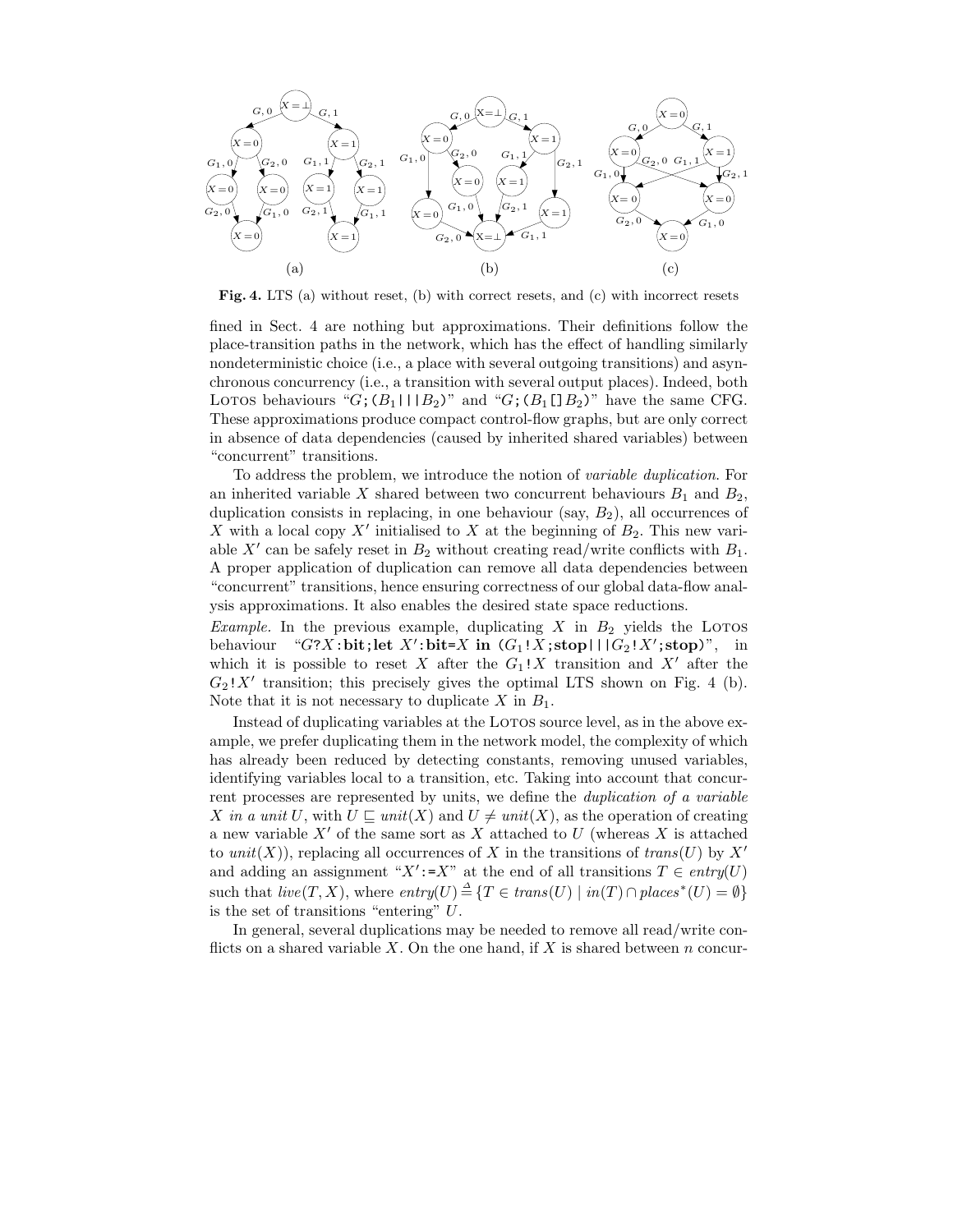rent behaviours,  $(n-1)$  duplications of X may be necessary. On the other hand, each new variable  $X'$  duplicating X might itself be shared between concurrent sub-units, so that duplications of  $X'$  may also be required.

Concurrency Relation between Units. We now formalise the notion of "concurrent units". Ideally, two units  $U_i$  and  $U_j$  are concurrent if it exists a reachable state  $\langle M, C \rangle$  in the corresponding LTS such that the two sets of places  $(M \cap places^*(U_i))$  and  $(M \cap places^*(U_j))$  are both non empty and disjoint (meaning that  $U_i$  and  $U_j$  are "separate" and simultaneously "active" in marking  $M$ ). *Example.* In the LOTOS behaviour " $(B_1 \mid \mid B_2)$ >> $(B_3 \mid \mid B_4)$ ", units  $U_1$  and  $U_2$ corresponding to  $B_1$  and  $B_2$  are concurrent, units  $U_3$  and  $U_4$  corresponding  $B_3$ and  $B_4$  also, but neither  $U_1$  nor  $U_2$  is concurrent with either  $U_3$  or  $U_4$ .

Practically, to avoid enumerating all states of the LTS, we need a relation noted " $U_i || U_j$ " that is an upper-approximation of the ideal definition above, i.e.,  $U_i$  and  $U_j$  concurrent implies  $U_i || U_j$ . We base our definition on an abstraction function  $\alpha: \mathcal{Q} \to \{1, \ldots, N\}$  (N being the number of units in the network) that maps all the proper places of each unit to the same number:  $\forall Q \in places(U_i)$ :  $\alpha(Q) \stackrel{\Delta}{=} i$ . We extend  $\alpha$  to sets of places by defining  $\widehat{\alpha} : \wp(Q) \to \wp(\{1, \ldots, N\})$ such that  $\hat{\alpha}(\{Q_1, \ldots, Q_n\}) \triangleq \{\alpha(Q_1), \ldots, \alpha(Q_n)\}\)$ . We then use  $\alpha$  and  $\hat{\alpha}$  to "quotient" the network, yielding a Petri net with  $N$  places numbered from 1 to N, with initial place  $\alpha(Q_0)$  ( $Q_0$  being the initial place of the network), and which possesses, for each transition  $T$  in the network, a corresponding transition  $t$ such that  $in(t) \stackrel{\Delta}{=} \widehat{\alpha}(in(T))$  and  $out(t) \stackrel{\Delta}{=} \widehat{\alpha}(out(T))$  — "self-looping" transitions such that  $in(t) = out(t)$ , as well as transitions identical to another one, can be removed. As the number of units is usually small compared to the number of places, one can easily generate the set  $\mathcal M$  of all reachable markings for the quotient Petri net. Finally, we define  $U_i \parallel U_j$  iff there exists  $M \in \mathcal{M}$  such that both sets  $(M \cap \hat{\alpha}(places^*(U_i)))$  and  $(M \cap \hat{\alpha}(places^*(U_j)))$  are not empty and disjoint. Notice that  $U_i || U_j$  implies  $U_i \neq U_j$ ,  $U_i \not\sqsubseteq U_j$ , and  $U_j \not\sqsubseteq U_i$ .

Conflicts between Units. For two units  $U_i$  and  $U_j$  such that  $U_i \parallel U_j$ , let ancestor  $(U_i, U_j)$  denote the largest unit U such that  $U_i \sqsubseteq U$  and  $U_j \not\sqsubseteq U$  and let  $link(U_i, U_j)$  denote the set of transitions connecting the ancestors of  $U_i$  and those of  $U_j$ ; formally:  $link(U_i, U_j) \triangleq trans\big( ancestor(U_i, U_j)\big) \cap trans\big( ancestor(U_j, U_i)\big).$ 

To characterise whether two units  $U_i$  and  $U_j$  are in conflict for variable X according to given values of predicates use and reset, we define the predicate:  $conflict(U_i, U_j, X, use, reset) \triangleq U_i \sqsubseteq unit(X) \land U_j \sqsubseteq unit(X) \land U_i || U_j \land$  $(\exists T_i \in trans(U_i) \setminus link(U_i, U_j)) \quad (\exists T_j \in trans(U_j) \setminus link(U_i, U_j))$ 

 $\big(\textit{reset}(T_i, X) \land \textit{use}(T_j, X)\big) \lor \big(\textit{reset}(T_j, X) \land \textit{use}(T_i, X)\big)$ 

Intuitively, units  $U_i$  and  $U_j$  are in conflict for X if there exist two "independent" transitions  $T_i$  and  $T_j$  likely to create a read/write conflict on X. To avoid irrelevant conflicts (and thus, unnecessary duplications), one can dismiss the

transitions of  $link(U_i, U_j)$ , i.e., the transitions linking the ancestor of  $U_i$  with that of  $U_i$ , since the potential impact of these transitions on the data-flow for  $X$  has already been considered when constructing  $CFG_X$  and computing reset — based on the observation that  $link(U_i, U_j) \subseteq trans(unit(X)).$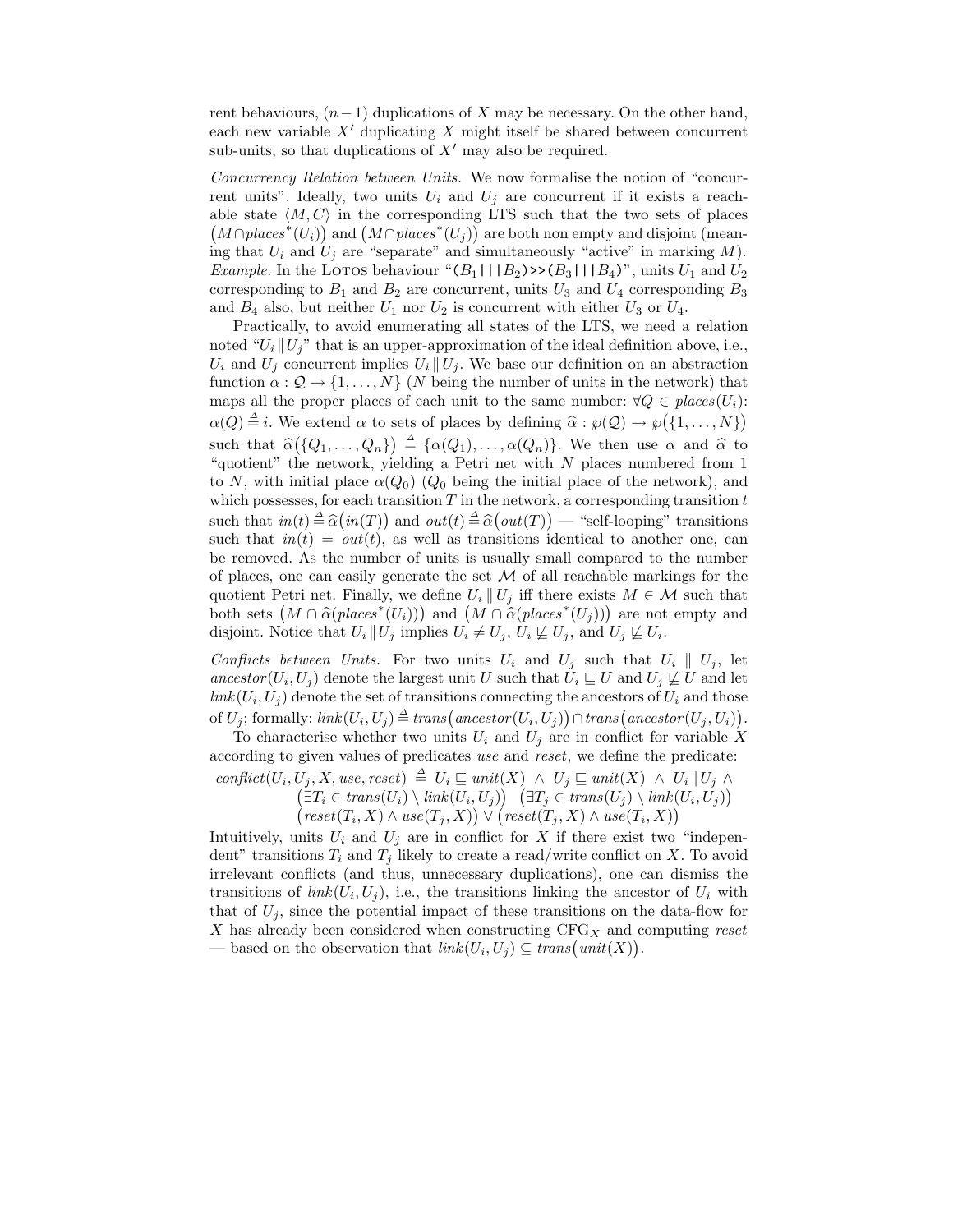1. compute the relation  $U_i || U_j$  and  $link(U_i, U_j)$  (cf. Sect. 5) 2.  $VARS: = X$ 3. while  $VARS \neq \emptyset$  do 4. begin 5.  $X: = one\_of(VARS)$ 6.  $VARS: = VARS \setminus \{X\}$ 7. repeat 8. for all  $T \in trans(unit(X))$  do 9. compute  $use(T, X)$ ,  $def(T, X)$ , and use before  $def(T, X)$  (cf Sect. 3) 10. forall  $T \in trans(unit(X))$  do 11. compute  $reset(T, X)$  (cf Sect. 4) 12. compute  $conflict(U_i, U_j, X, use, reset)$  and  $UCG_X$  (cf Sect. 5) 13. compute  $U$ :=best\_of (UCG<sub>X</sub>) (cf. Sect. 5) 14. if  $U \neq \perp$  then 15. begin 16. duplicate X in U by creating a new variable  $X'$ 17.  $VARS := VARS \cup \{X'\}$ 18. end 19. until  $U = \perp$ 20. – – at this point, there is no more conflict on X 21. forall  $T \in trans(unit(X))$  such that  $reset(T, X)$  do 22. insert "reset  $\hat{X}$ " at the end of T (cf. Sect. 4) 23. end

Fig. 5. Complete algorithm

We then define, for given values of predicates use and reset, the unit conflict *graph for variable X*, noted  $UCG_X$ , as the undirected graph whose vertices are the units of  $unit(X)$  and such that there is an edge between  $U_i$  and  $U_j$  iff  $conflict(U_i, U_j, X, use, reset).$ 

Complete Algorithm. The algorithm shown in Fig. 5 operates as follows. VARS denotes the set of all variables in the network, which might be extended progressively with new, duplicated variables. All the variables  $X$  in  $VARS$  are processed individually, one at a time, in an unspecified order. For a given  $X$ , the algorithm performs local and global data-flow analysis, then builds  $UCG_X$ . If  $UCG_X$  has no edge, X needs not be duplicated and "reset  $X$ " can be inserted at the end of every transition  $T \in trans\left(\text{unit}(X)\right)$  such that  $\text{reset}(T, X)$ . Otherwise, X must be duplicated in one or several units to solve read/write conflicts. This adds to VARS one or several new variables  $X'$ , which will be later analysed as if they were genuine variables of the network (i.e., to insert resets for  $X'$  and/or to solve read/write conflicts that may still exist for  $X'$ ). Everytime a new variable  $X'$ is created to duplicate X, data-flow analysis for X and  $UCG<sub>X</sub>$  are recomputed, as duplication modifies the network by removing occurrences (definitions, uses, and resets) of X and by adding new assignments of the form  $X':=X$ .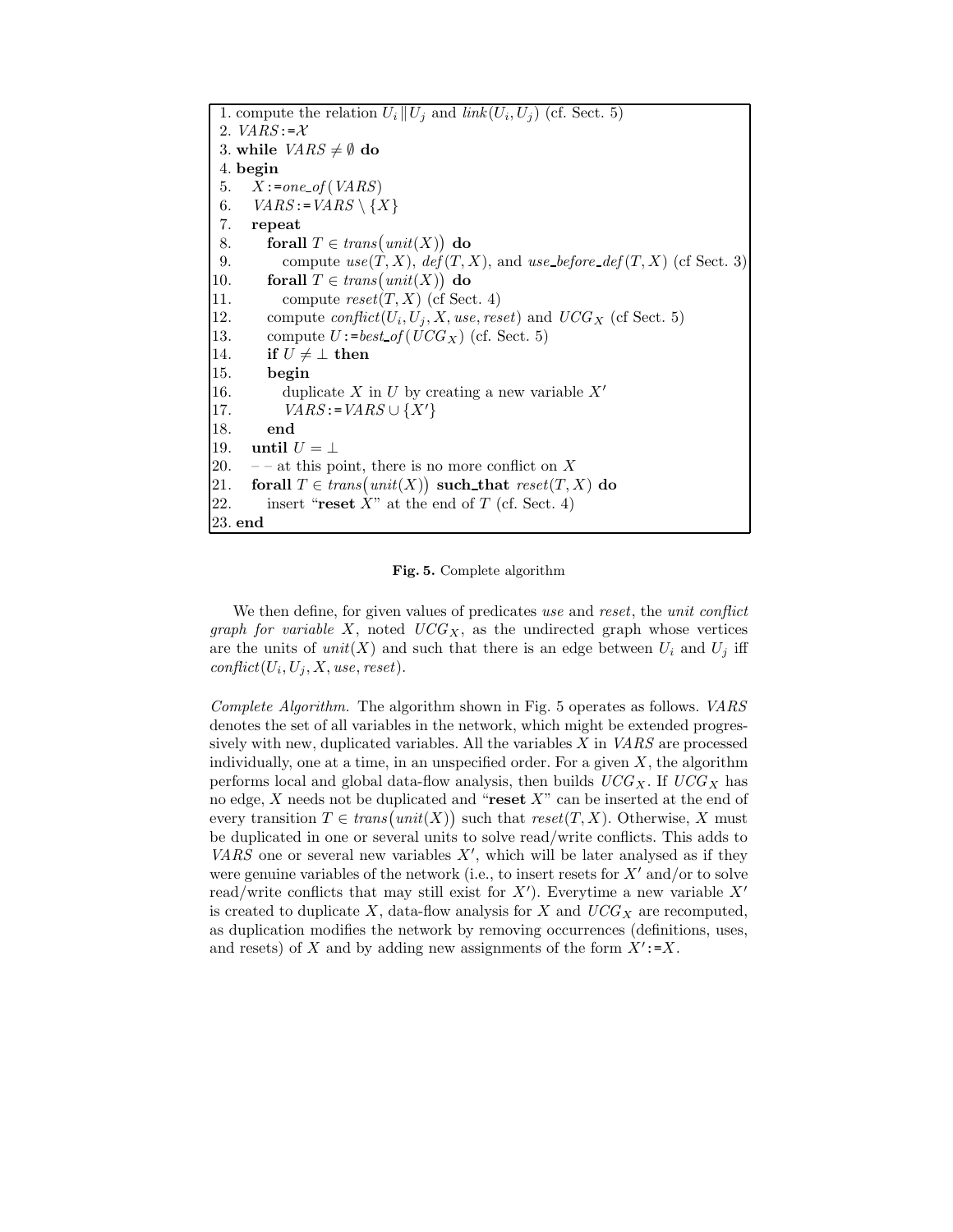Since each creation of a new variable  $X'$  increases the size of the state representation (thus raising the memory cost of model checking), it is desirable to minimise the number of duplications by choosing carefully in which unit(s)  $X$ will be duplicated. Based on the observation that duplicating  $X$  in some unit  $U$ removes from  $UCG_X$  all conflict edges connected to U, the problem is similar to the classical NP-complete "vertex cover problem", except that each edge removal provokes the recalculation of  $UCG_X$ . To select the unit (noted best-of  $(UCG_X)$ ) in which  $X$  should be duplicated first, we adopt a combination of top-down and greedy strategies by choosing, among the units of  $UCG_X$  having at least one edge, outermost ones; if there are several such units, we then choose one having a maximal number of edges; if  $UCG_X$  has no edges, best\_of (UCG<sub>X</sub>) returns  $\perp$ .

For a given variable  $X$ , the "**repeat**" loop (line 7) terminates because of fixed point convergence of global data-flow analysis and because the cardinal of  $U_X = \{U \sqsubseteq unit(X) \mid \exists T \in trans(U) \setminus entry(U) \text{ such that } use(T, X)\}\$ strictly decreases at each duplication (line 16). Indeed,  $U_X$  is the set of units U in which variable X is used within a transition T that does not "enter"  $U$  (i.e.,  $in(T)$  ∩ places<sup>\*</sup>(U)  $\neq$  Ø). After duplicating X in U, there are no remaining occurrences of X in the transitions of  $trans(U)\entry(U)$  and, thus, U is no longer in  $U_X$ . While duplication might add assignments  $X':=X$  (and consequently, new uses of X) to the transitions T of entry(U) (in fact, only those T such that  $live(T, X))$  and, therefore, might add to  $U_X$  some new unit(s) U' such that  $U \subseteq U' \subseteq \text{unit}(X)$ , this is not the case actually, as all such units U' already belong to  $U_X$  (since  $U \in U_X$  and  $U \sqsubseteq U' \sqsubseteq unit(X)$  implies  $U' \in U_X$ ).

The outermost "while" loop (line 3), which removes one variable  $X$  from VARS but possibly inserts new variables  $X'$  in this set, also terminates. Let  $\delta(U)$ be the nesting depth of unit  $U$  in the unit hierarchy, i.e., the number of parent units containing U (the root unit having depth 0). Let  $L = \max{\delta(U) | U \in \mathcal{U}}$ be the maximal nesting depth, and let  $\Delta(VARS)$  be the vector  $(n_0, \ldots, n_L)$  such that  $\forall i, n_i = \text{card}\{X \in \text{VARS} \mid \delta\left(\text{unit}(X)\right) = i\}.$  At each iteration of the outermost loop,  $\Delta (VARS)$  strictly decreases according to the lexicographic ordering on integer vectors of length  $L$ , as all variables  $X'$  created to duplicate X are attached to units strictly included in  $unit(X)$ , i.e.,  $\delta \left(\text{unit}(X')\right) < \delta \left(\text{unit}(X)\right)$ .

## 6 Experimental Results

We implemented our approach in a prototype version of CÆSAR and compared this prototype with the "standard" version of Cæsar, which, as mentioned in Sect. 1, already resets variables but in a more limited way (upon process termination only). We performed all our measurements on a Sun Sparc Station 100 with 1.6 GB RAM.

We considered 279 LOTOS specifications (many of which are derived from "real world" applications) for which the entire state space could be generated with the "standard" version of CÆSAR. For 112 examples out of 279  $(40\%)$ . our approach reduced the state space (still preserving strong bisimulation) by a mean factor of 9.7 (with a maximum of 220) as regards the number of states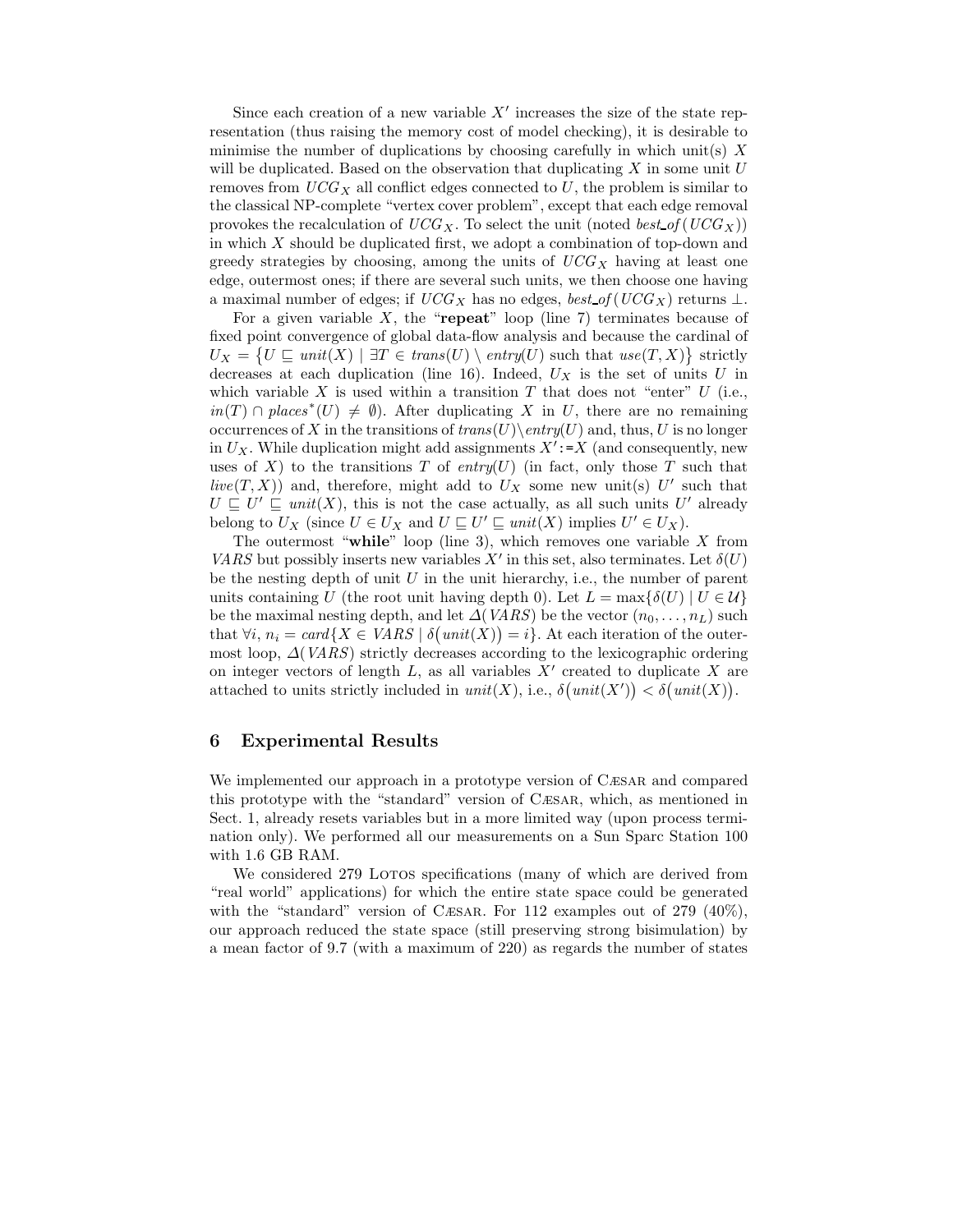and a mean factor of 13 (with a maximum of 360) as regards the number of transitions. For none of the other 167 examples did our prototype increase the state space.

Then, we considered 3 new "realistic" LOTOS specifications, for which our prototype could generate the corresponding state space entirely, whereas the "standard" version of Cæsar would fail due to lack of memory. For one of these examples, the "standard" version stopped after producing an incomplete state space with more than 9 million states, while our prototype generated an LTS with 820 states and 1,500 transitions (i.e., a reduction factor greater than  $10^4$ ).

We then extended our set of  $279+3$  examples with 17 new, large examples for which our prototype is still unable to generate the entire state space. On these 299 examples, variable duplication occurred in only 28 cases (9.4%) for which it increased the memory size needed to represent a state by 60% on average (most of the increase being due to 2 particular examples; for the 26 remaining ones, the increase is only of 10% on average). However, on all examples for which the "standard" version of Cæsar could generate the LTS entirely, we measured that, on average, the increased memory cost of state representation was outweighed by the global reduction in the number of states.

As regards execution time, we observed that our approach divides by a factor of 4 the total execution time needed to generate all LTSs corresponding to the 279 examples mentioned above. The cost in time of our algorithm is small (about 4%) and more than outweighed by the resulting state space reductions.

## 7 Conclusion

This paper has shown how state space reduction based on a general (i.e., not merely "syntactic") analysis of dead variables can be applied to process algebra specifications. Our approach requires two steps.

First, the process algebra specifications are compiled into an intermediate network model based on Petri nets extended with state variables, which can be consulted and modified by actions attached to the transitions.

Then, data-flow analysis is performed on this network to determine automatically where variable resets can be inserted. This analysis generalizes the "syntactic" technique (resetting variables of a process upon its termination) implemented in Cæsar since 1992. It handles shared read-only variables inherited from parent processes, an issue which so far prevented the approach of [7] from being included into the official releases of Cæsar.

Compared to related work, our network model features a hierarchy of nested processes, where other approaches are usually restricted to a flat collection of communicating automata. Also, our data-flow analysis uses two passes (backward, then forward fixed points computations) in order to introduce no more variable resets than necessary.

Experiments conducted on several hundreds of realistic LOTOS specifications indicate that state space reduction is frequent  $(20-40\% \text{ of examples})$  and can